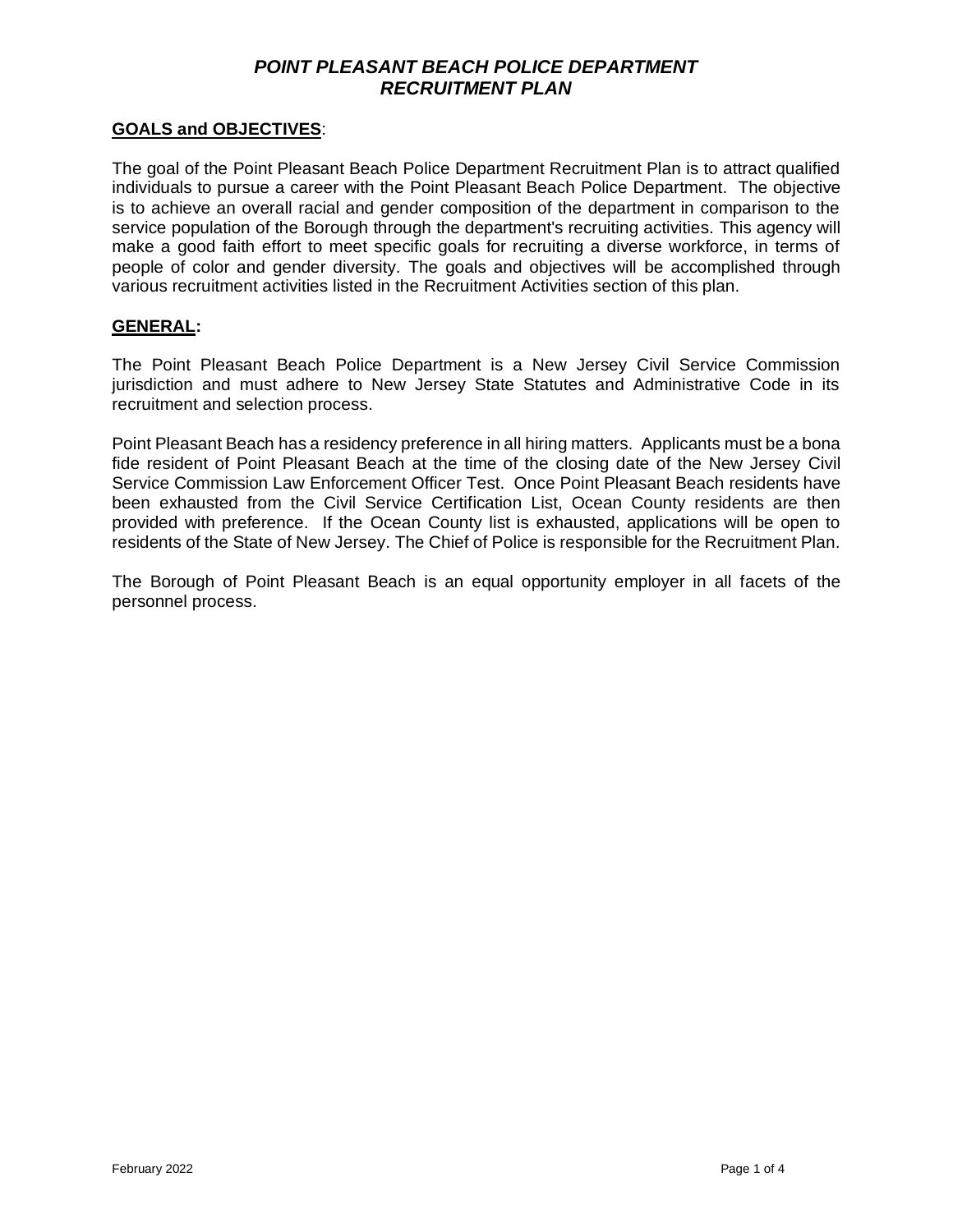# **CURRENT DEMOGRAPHICS**:

| <b>POINT PLEASANT BEACH</b>                          |                   |               |                                                         |               |                                                          |      |
|------------------------------------------------------|-------------------|---------------|---------------------------------------------------------|---------------|----------------------------------------------------------|------|
| Data is based on the<br><b>2020 Census Count</b>     | <b>POPULATION</b> |               | <b>CURRENT SWORN</b><br><b>OFFICERS</b><br><b>TOTAL</b> |               | <b>CURRENT SWORN</b><br><b>OFFICERS</b><br><b>FEMALE</b> |      |
| <b>RACE / ETHNICITY</b>                              | #                 | $\frac{0}{2}$ | #                                                       | $\frac{9}{6}$ | #                                                        | $\%$ |
| <b>WHITE</b>                                         | 4,084             | 86%           | 21                                                      | 84%           | 0                                                        | 0%   |
| <b>BLACK or AFRICAN</b><br><b>AMERICAN</b>           | 28                | 1%            | $\bf{0}$                                                | $0\%$         | $\bf{0}$                                                 | 0%   |
| <b>HISPANIC - ANY RACE</b>                           | 475               | 10%           | $\mathbf{3}$                                            | 12%           | 1                                                        | 4%   |
| <b>AMERICAN INDIAN OR</b><br><b>ALASKA NATIVE</b>    | 1                 | $1\%$         | $\bf{0}$                                                | $0\%$         | 0                                                        | 0%   |
| <b>ASIAN</b>                                         | 57                | 1%            | 1                                                       | 4%            | 0                                                        | 0%   |
| <b>NATIVE HAWAIIAN OR</b><br><b>PACIFIC ISLANDER</b> | 1                 | $1\%$         | $\bf{0}$                                                | 0%            | 0                                                        | 0%   |
| <b>SOME OTHER RACE</b><br><b>ALONE</b>               | 11                | $< 1\%$       | $\bf{0}$                                                | 0%            | $\bf{0}$                                                 | 0%   |
| <b>POPULATION OF TWO</b><br><b>OR MORE RACES</b>     | 109               | 2%            | $\mathbf{0}$                                            | $0\%$         | $\bf{0}$                                                 | 0%   |
| <b>TOTAL</b>                                         | 4,766             | 100%          | 25                                                      | 100%          | 1                                                        | 4%   |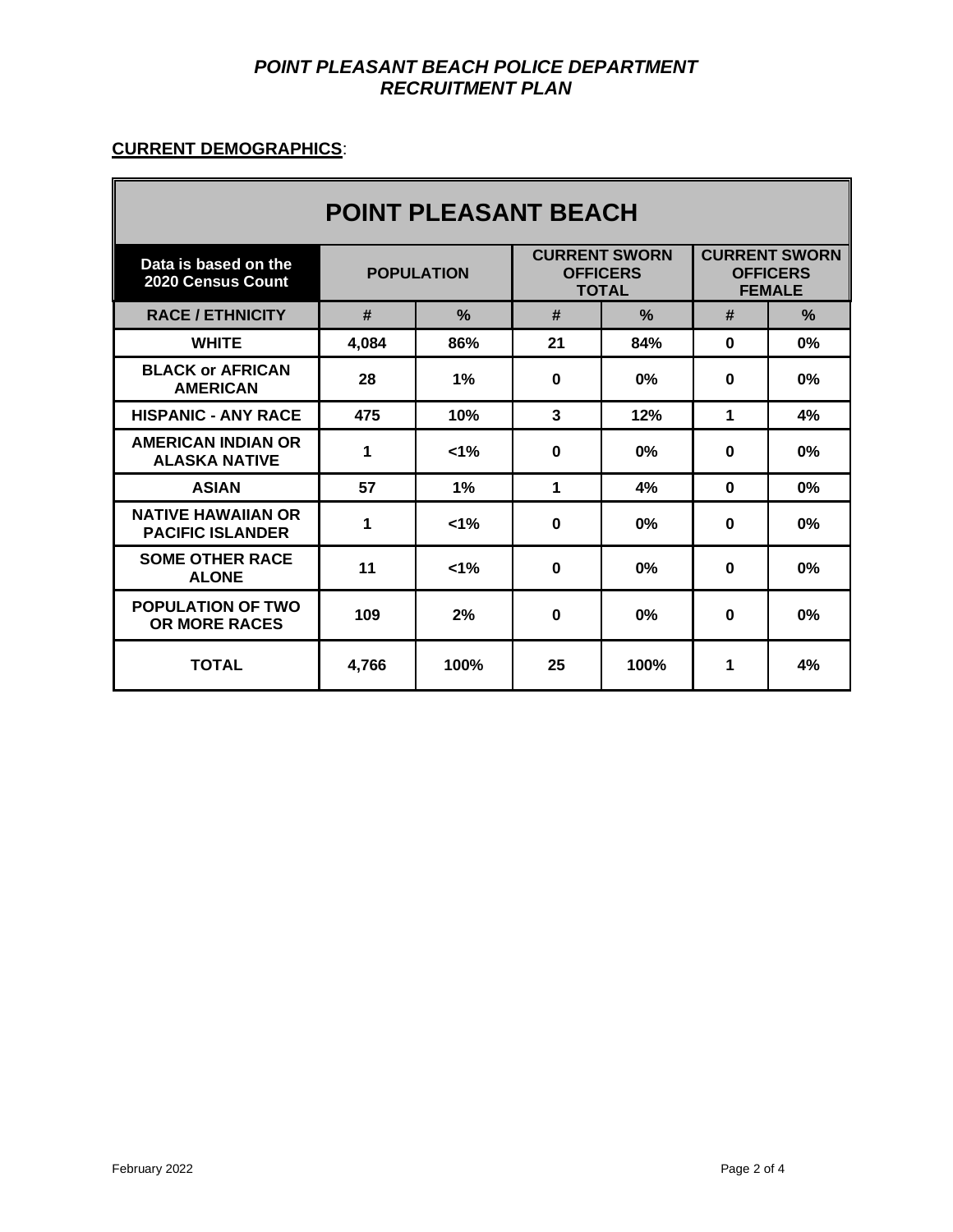#### **RECRUITMENT ACTIVITIES:**

**Activity #1**: Identify and maintain contact with local minority organizations and social support groups including, but not limited to educational, religious, ethnic, racial, and gender-based organizations.

Activities include, but are not limited to:

- Provide recruitment brochures and materials to educational, religious, ethnic, racial, and gender-based organizations.
- Contact the local Board of Education to seek permission to address high school students to interest them in a career with the agency following completion of their formal education.
- Attend Career Days at local schools and community colleges.
- Draft, print, and distribute informational brochures that may attract qualified candidates to the agency.
- Make maximum use of the Point Pleasant Beach Website to attract qualified candidates to the agency.

**Activity #2:** When applicable, contact the State of New Jersey Civil Service Commission and obtain the "Rice list" of eligible officers who were laid off from Point Pleasant Beach and other jurisdictions.

Activities include, but are not limited to:

Conducting interviews with eligible laid off officers in an effort to employ such officers as to meet the agency's recruiting goals.

**Activity #3**: Make maximum use of the State of New Jersey Civil Service Commission Intergovernmental Transfer Program.

Activities include, but are not limited to:

■ Post future openings for sworn positions with the State of New Jersey Intergovernmental Transfer Program website.